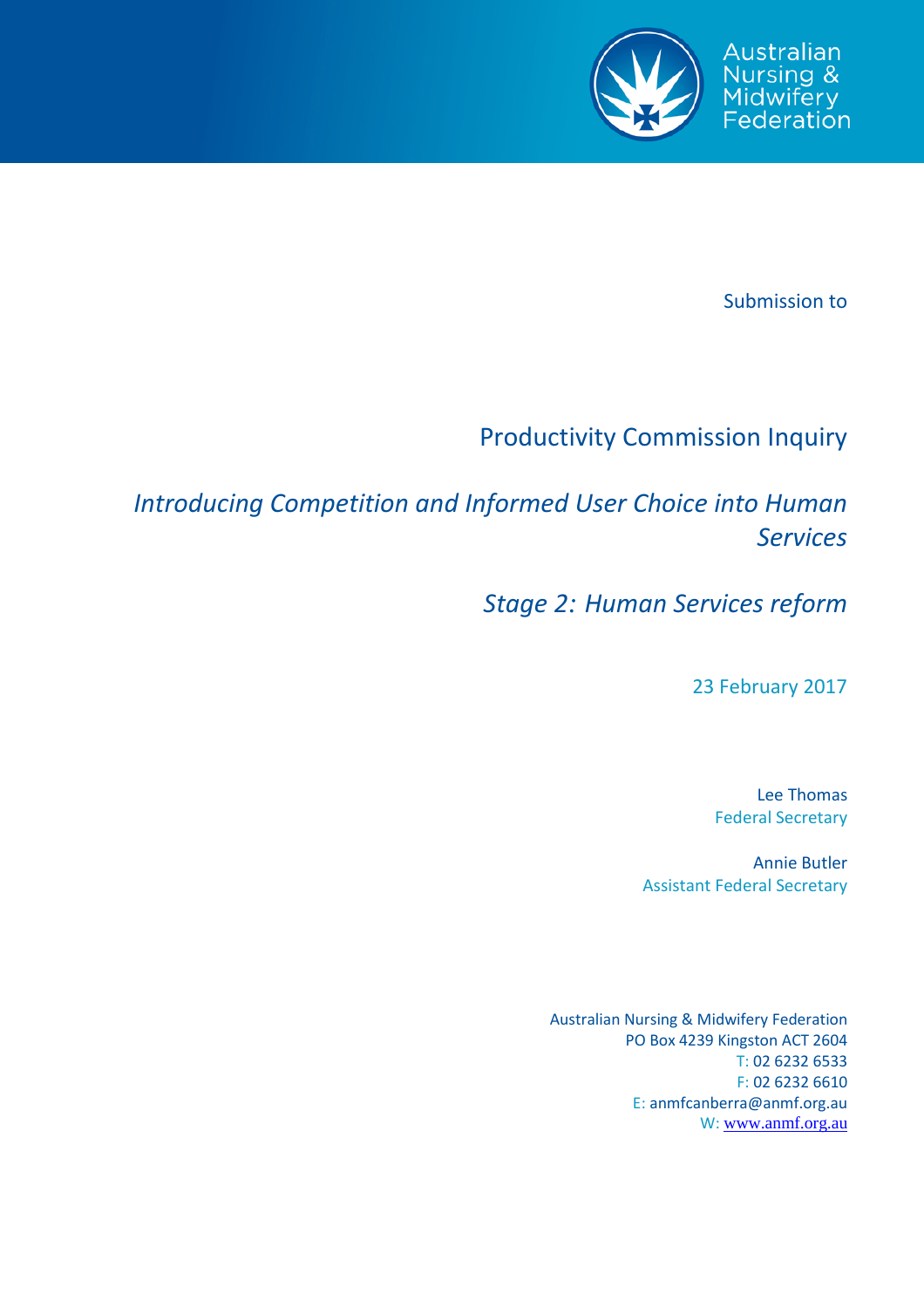## **INTRODUCTION**

Established in 1924, the Australian Nursing and Midwifery Federation (ANMF) is the largest professional and industrial organisation in Australia for nurses, midwives and assistants in nursing, with branches in each state and territory of Australia. The core business of the ANMF is the professional, political and industrial representation of our members and the professions of nursing and midwifery.

As members of the union, the ANMF now represents over 259,000 nurses, midwives and assistants in nursing nationally. They are employed in a wide range of enterprises in urban, rural and remote locations, in the public, private and aged care sectors including nursing homes, hospitals, health services, schools, universities, the armed forces, statutory authorities, local government, and offshore territories and industries.

The ANMF appreciates the opportunity to provide input into the Productivity Commission's (PC's) current consultations on the second stage of the Human Services Inquiry, *Reforms to Human Services*.

The ANMF's submission provides general answers to the PC's requests for information with a specific focus on public hospitals and end-of-life care. The submission builds on the ANMF's submission to stage one of the Inquiry, *Identifying sectors for reform*, and includes specific examples of how efficiencies can be achieved through better utilisation of the nursing and midwifery workforce.

# **BACKGROUND**

The members of the Australian Nursing and Midwifery Federation are committed to the provision of health as a public good with shared benefits and shared responsibilities. We consider that access to adequate healthcare is the right of every Australian and a crucial element of the Australian social compact.

Though the provision of quality health services is frequently regarded as a burden, Government investment in health is in effect a growth and infrastructure investment that will pay dividends in the development of social capital and increased productivity for generations.

We are committed to publicly funded universal health insurance, i.e. Medicare, as the most efficient and effective mechanism to distribute resources in a manner that generally ensures timely and equitable access to affordable healthcare on the basis of clinical need rather than capacity to pay.

We believe the Australian Government must take responsibility for ensuring that overall spending on healthcare remains affordable and that policy settings contain inflation. The scale and unpredictability of health costs means that insurance, be it public or private, is inevitably a major feature of the sector. The effect of a strong, high quality, comprehensive public insurer in competition with private providers is to exert downward pressure on prices.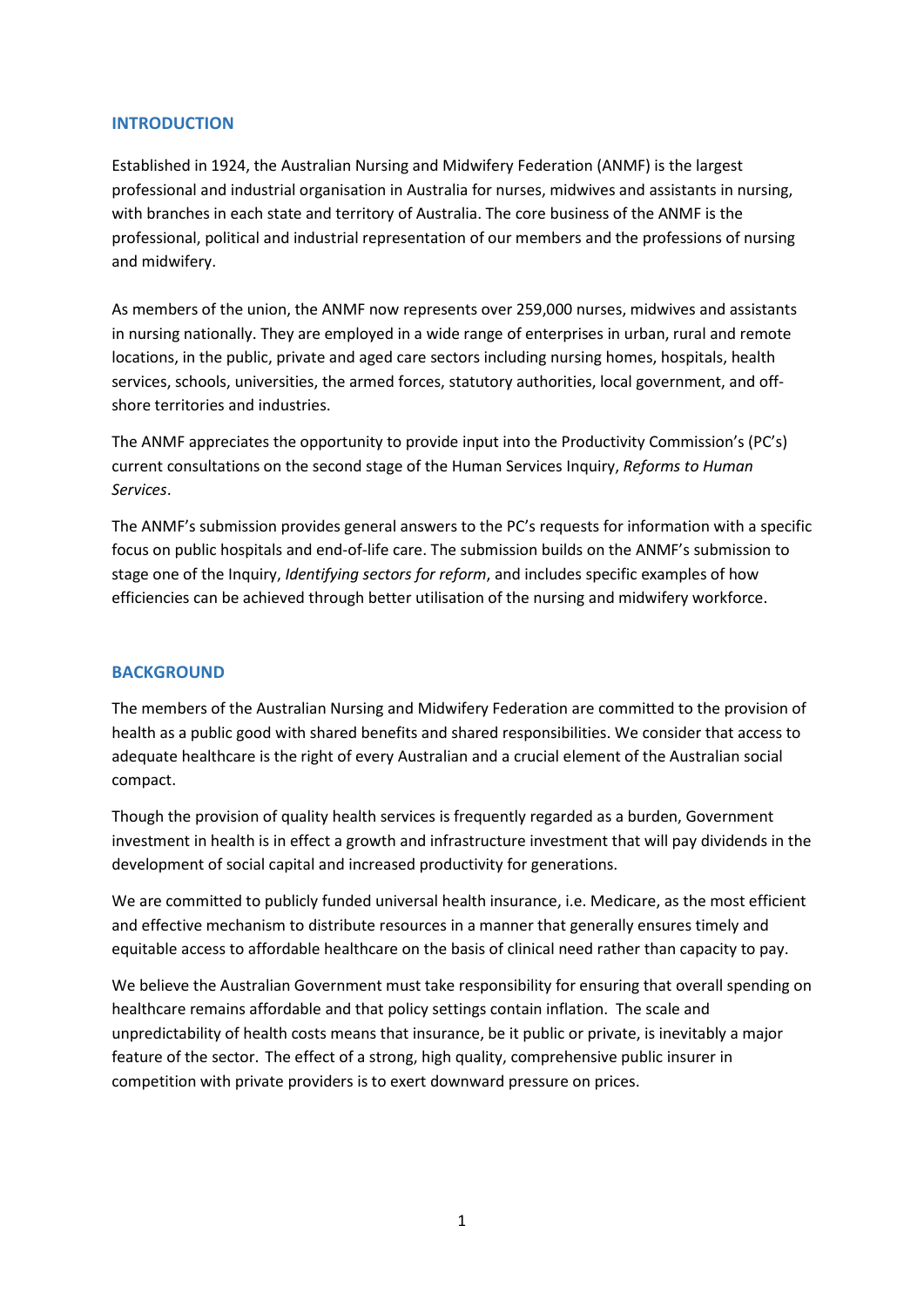*Private insurance is a high-cost and inequitable mechanism to achieve what the tax system and a single insurer can do far better. Its administrative overheads are high, and it lacks the incentives or capacity to control moral hazard and to contain health care costs.[1](#page-2-0)*

While acknowledging and respecting the need for an effective private health system, the ANMF does not support the current public subsidy of the private health system. The public contribution is too great and does not provide reasonable return for all taxpayers and the wider community, in either health or economic terms.

The ANMF considers that Government has a key role in both the provision and management of health services, including public hospitals and end-of-life care and in regulation of the health and aged care sectors, including regulation of private health providers and the private health insurance industry. The ANMF considers that current regulatory structures need to be amended to ensure efficient and equitable delivery of good health outcomes in all sectors, particularly the private and aged care sectors.

# **INTRODUCING COMPETITION**

**.** 

The ANMF agrees with the PC's comment that *competition and contestability are not ends in themselves, and should only be introduced where they are likely to lead to more effective service provision,* which means that the introduction of competition and contestability must lead to increased quality in care not just a reduction in costs*.* 

This is particularly pertinent with regard to health services. The healthcare sector cannot be viewed as a traditional marketplace. The competitive levers, which are applied in normal markets, do not always translate to health 'markets'. The introduction of some competitive measures can be useful, e.g. removing the anti-competitive behaviour and restrictive practices, which prohibit access to the MBS for a range of health professionals, could lead to more efficient, better quality care. Other measures, however, could lead to much greater inefficiencies without any improvements in quality of care.

One such example is privatisation. This submission supports the comments and evidence provided by the Queensland Nurses' Union (ANMF Queensland Branch) in its submission to the Inquiry<sup>[2](#page-2-1)</sup> with regard to: the role of Government; the drivers/causes of privatisation in Australia; public hospital funding; privatisation in health care and the case studies which demonstrate the inadequacies of privatisation of public hospitals.

While we note that the PC is not recommending privatisation of public hospitals at this stage, we must emphasise that the ANMF rejects the orthodoxy that privately delivered services and increased consumer choice will be more efficient than publicly provided services. This is particularly so in the healthcare sector where it is well understood that market mechanisms do not drive quality and efficiency.

<span id="page-2-0"></span><sup>1</sup> Ian McAuley, July 2016 Private health insurance and public policy, Centre for Policy Development[, https://cpd.org.au/2016/07/ian](https://cpd.org.au/2016/07/ian-mcauley-private-health-insurance-and-public-policy/)[mcauley-private-health-insurance-and-public-policy/,](https://cpd.org.au/2016/07/ian-mcauley-private-health-insurance-and-public-policy/) accessed 17/02/2017.

<span id="page-2-1"></span><sup>&</sup>lt;sup>2</sup> Queensland Nurses' Union, 2017, Submission to the Productivity Commission, Reforms to human services, pp. 4-15.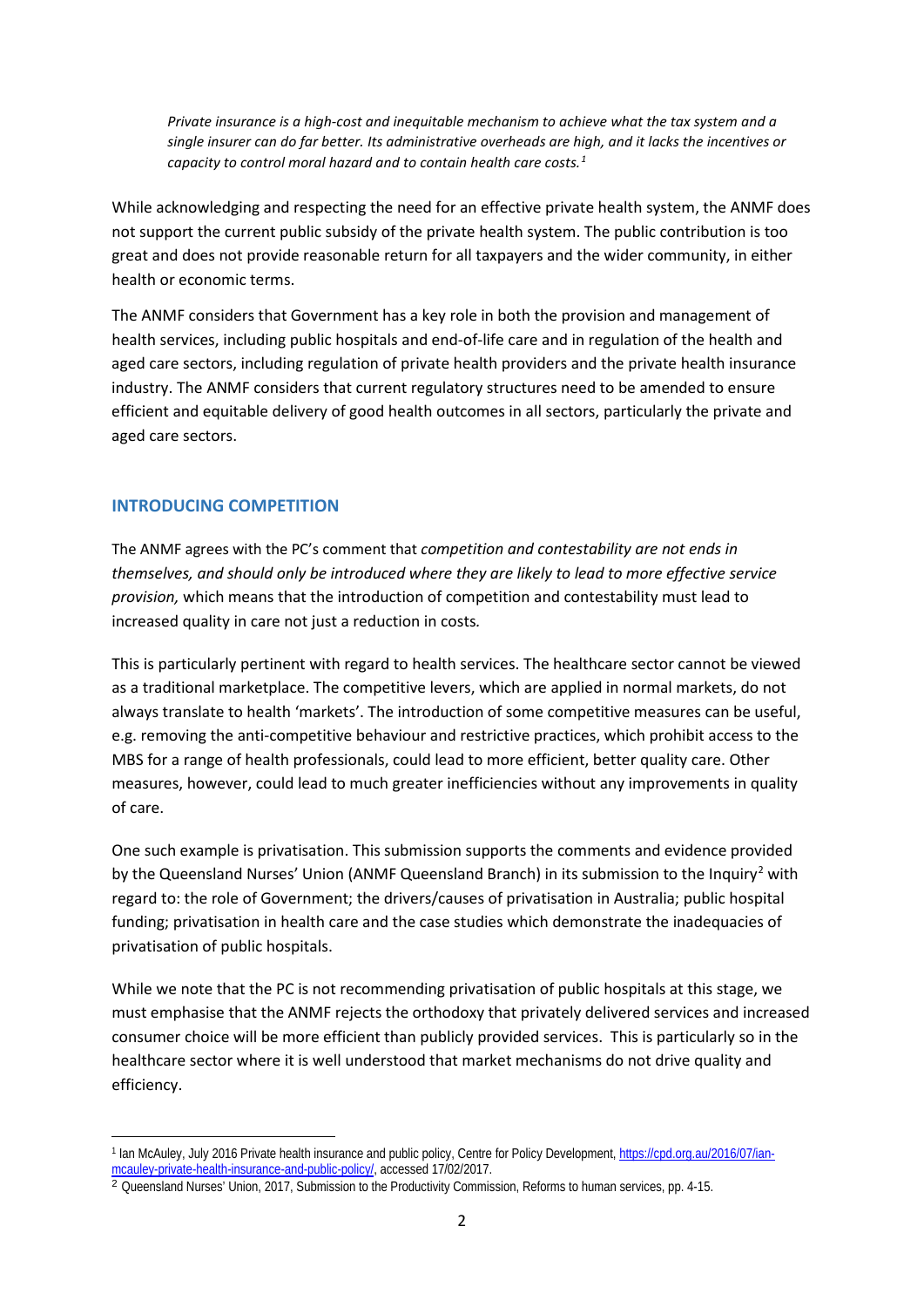Competition must not be an end in itself but a means to achieve improved performance. Experience in Australia, the US and the UK suggest that competitive markets in healthcare are often imperfect the effects of information asymmetry, natural monopoly, vertical service integration, service codependencies, costs of market entry, and so on can make it difficult to realise the benefits of competition and can instead produce a range of adverse and unintended consequences such as excessive complexity, patient selection by providers, overtreatment, and lower clinical quality.<sup>[3](#page-3-0)</sup>

A patient rarely has the knowledge and expertise to make an informed judgment nor is shopping around for better quality or price a realistic option. The leading types of ill health in Australia are cancer (16%), musculoskeletal disorders (15%), cardiovascular diseases (14%) and mental and behavioural disorders (13%).<sup>[4](#page-3-1)</sup> The idea that a typical patient receiving care for any of these is in a position to bargain effectively with multiple providers, appraise quality and reduce demand in response to price rises is nonsense.

There are very recent Australian examples of how the public/private model of privatisation has failed the twin objectives of value for money and performance. The most recent review of cancer outpatient treatment from the NSW Bureau of Health Information demonstrates that cancer patients receiving outpatient treatment do not consider they are getting value from private facilities. They rate the privately run Chris O'Brien Lifehouse, the most celebrated and best funded cancer hospital in NSW<sup>5</sup>, as underperforming compared with public counterparts against a range of important clinical quality measures. [6](#page-3-3)

Lifehouse is a private facility that is contracted by Local Health Districts to provide care for public patients. While the physical environment and comfort rated well, many important clinical and quality measures underperformed.<sup>16</sup> The exact reasons for this underperformance are not clear, but it is clear from the data that substantial investment has been made to enhance the appeal of the built environment. Whether or not similar emphasis has been placed on quality of care is not so clear, and the data indicates significant failings.

When we consider accommodating patient satisfaction, it is crucial that we differentiate between making patients happy and making them well. Patient satisfaction is important but this subjective measure must not be allowed to distract from health outcomes and objectives.

In our view Lifehouse provides a window into what overemphasis on competition, contestability and user choice does in healthcare: patients cannot be expected to exercise an informed assessment of the quality of the service or clinical outcomes, but may be impressed by modern design and a sleek built environment. All the other services on which data was collected are public, operating without the pressure to attract patients or deliver an operating surplus, and they are delivering superior care at a more efficient price.

 $\overline{a}$ 

*Experiences and outcomes of care, February and March 2015.* Sydney (NSW); BHI;

<span id="page-3-0"></span><sup>3</sup> Kieran Walshe, BMJ 2011;342:d2038[, http://www.bmj.com/content/342/bmj.d2038](http://www.bmj.com/content/342/bmj.d2038)

<span id="page-3-1"></span><sup>4</sup> AIHW, Australia's Health 2014[, http://www.aihw.gov.au/australias-health/2014/ill-health/](http://www.aihw.gov.au/australias-health/2014/ill-health/)

<span id="page-3-2"></span><sup>5</sup> Alexander, H. 20 July 2016 Chris O'Brien Lifehouse gets poor patient ratings for symptoms, participation and positivity, Sydney Morning Herald*, [http://www.smh.com.au/national/health/chris-obrien-lifehouse-gets-poor-patient-ratings-for-symptoms-participation-and-positivity-](http://www.smh.com.au/national/health/chris-obrien-lifehouse-gets-poor-patient-ratings-for-symptoms-participation-and-positivity-20160719-gq94u1.html)[20160719-gq94u1.html](http://www.smh.com.au/national/health/chris-obrien-lifehouse-gets-poor-patient-ratings-for-symptoms-participation-and-positivity-20160719-gq94u1.html)*

<span id="page-3-3"></span><sup>6</sup> Bureau of Health Information. *Patient Perspectives – How do outpatient cancer clinics perform?*

<sup>2016.</sup>http://www.bhi.nsw.gov.au/\_\_data/assets/pdf\_file/0004/320836/patient-survey-outpatient-cancer-clinics-2016.pdf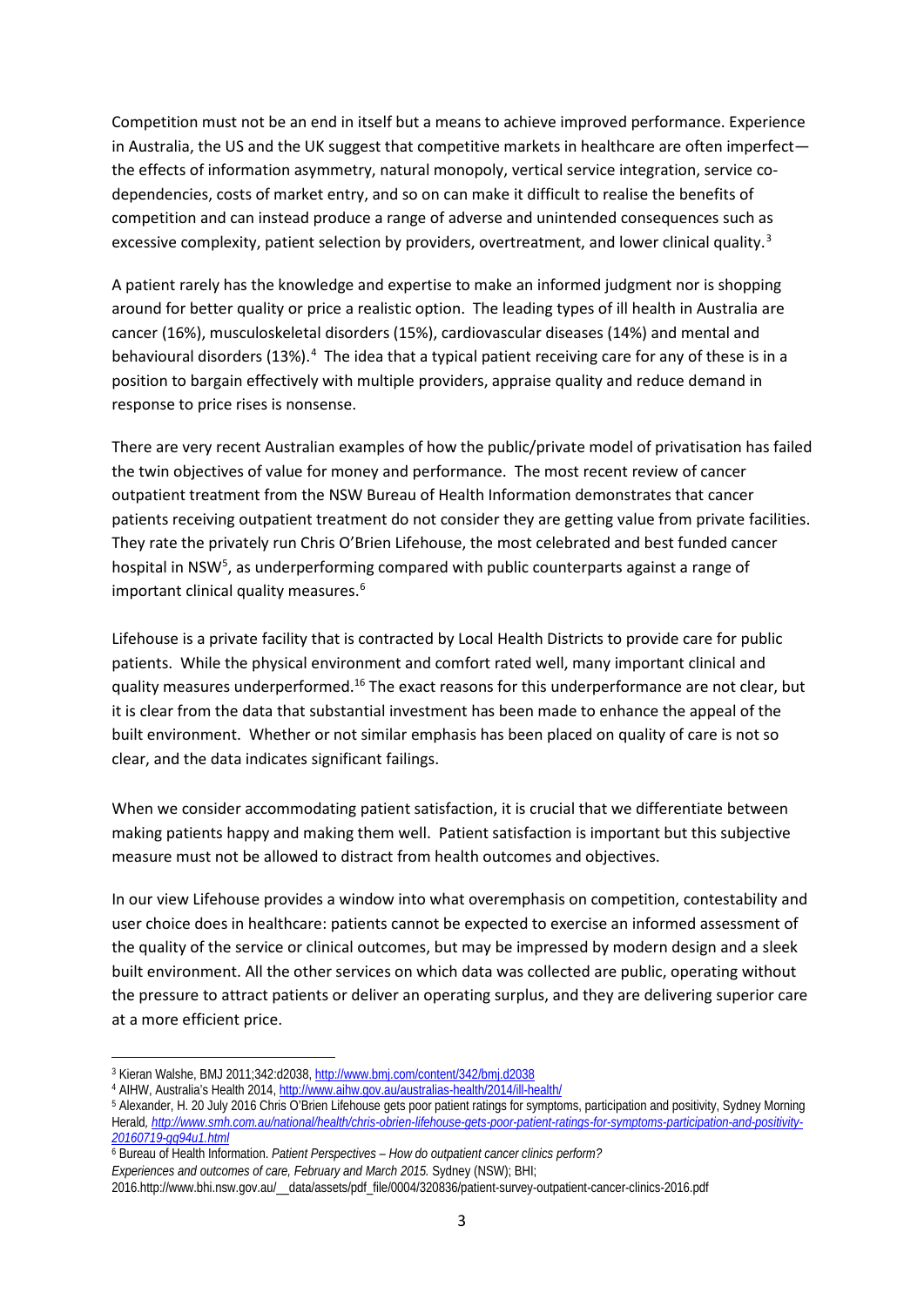## **PUBLIC HOSPITALS**

**.** 

## **Competition between clinicians or hospitals**

As advised above, introducing competition between clinicians and hospitals should be approached with significant caution. Rather than introduce traditional competitive measures, policy and regulatory controls, which control unnecessarily costly care, encourage avoidance of ineffective care and reduce waste, should be developed and introduced.

The ANMF directs the PC to the following reports, examples of which are briefly outlined below, for evidence on how to improve efficiency and effectiveness in public hospitals with regard to these factors.

#### *Grattan Institute Report - Controlling costly care: a billion-dollar hospital opportunity[7](#page-4-0)*

*The gulf between treatments in high and low-cost hospitals in Australia is vast, with no good reason*  for such variation. In New South Wales, for example, the difference in the cost of a common gall *bladder treatment between the highest and lowest-cost hospitals is more than \$4,000, and the difference in the cost of a hip replacement more than \$16,000. In many states the gap between the most and least expensive hospitals is more than \$1,500 for every admission — and in some states it is much greater — even when all legitimate funding differences among hospitals that we can measure are taken into account.*

*This money is not being used to provide better care – it is simply being spent inefficiently and could be used for much better ends. To achieve the savings, the report urges state governments to make three reforms.* 

*They should pay hospitals for treatments on the basis of an average price once all avoidable costs we can measure have been removed.*

*Second, they should make data available to hospitals so they can compare themselves to their peers and see where they can cut costs.* 

*Third, governments need to be tougher and hold hospital boards to account when they fail to control costs.*

*Hospital spending is the fastest growing area of government spending, and is projected to increase with new technologies and an ageing population. We have to keep health care affordable and the health budget under control. Rooting out inefficiencies in public hospital systems is a good place to start.*

<span id="page-4-0"></span><sup>7</sup> Duckett, S.J., Breadon, P., Weidmann, B. and Nicola, I., 2014, *Controlling costly care: a billion dollar hospital opportunity*, Grattan Institute, Melbourne. Available online at:<https://grattan.edu.au/wp-content/uploads/2014/03/806-costly-care.pdf>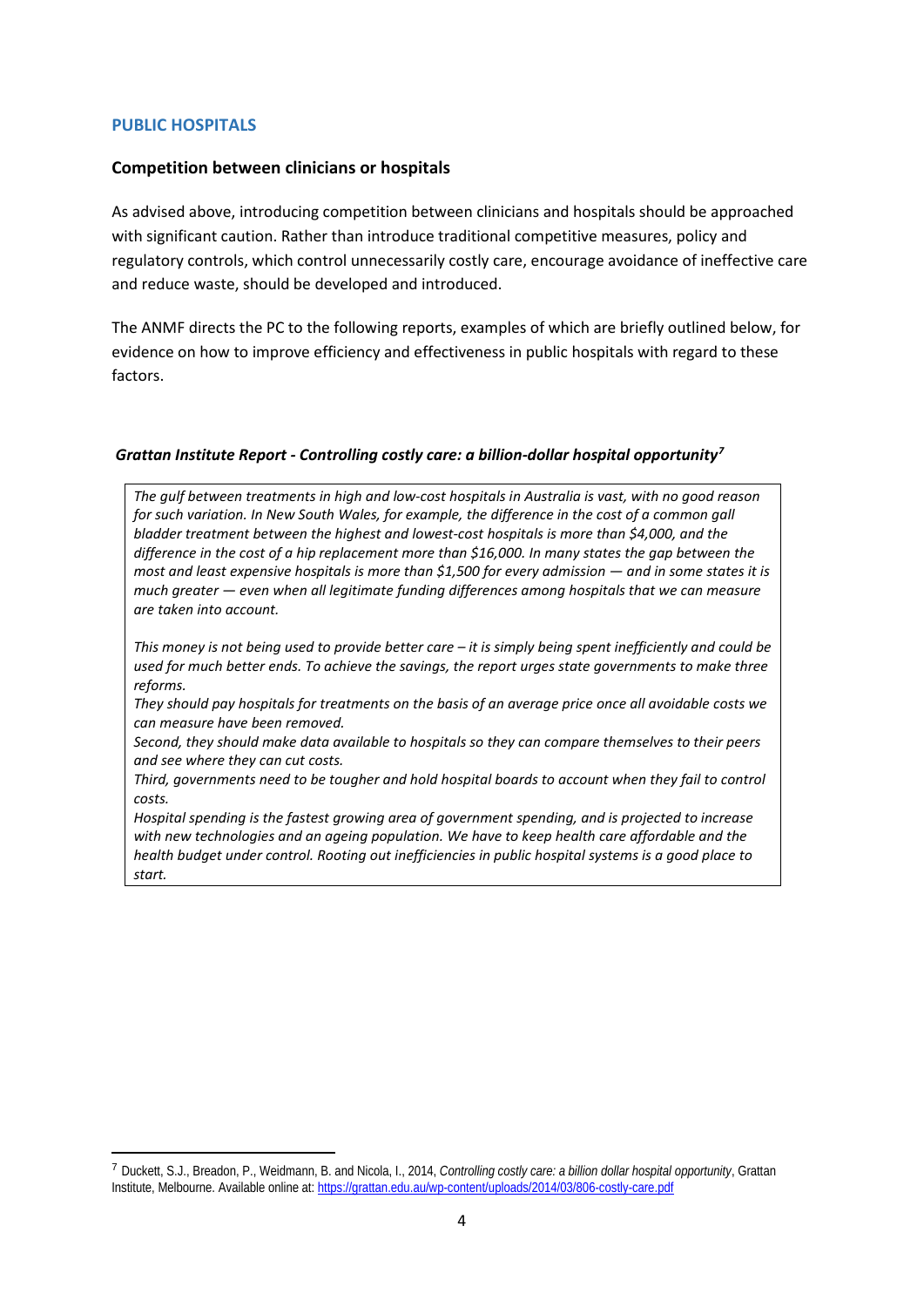# *Australian Commission on Safety and Quality in Health Care Report – Exploring Healthcare variation in Australia: Analyses resulting from an OECD study[8](#page-5-0)*

*Unwarranted variation raises questions about quality, equity and efficiency in health care. For instance, it may mean some people have less access to health care compared with others. It may suggest that factors other than patients' needs or preferences are driving treatment decisions. It may indicate that some people are having unnecessary and potentially harmful tests or treatments, while others are missing out on necessary interventions.*

*Unwarranted variation may also mean that scarce health resources are not being put to best use. As countries face increasing pressure on health budgets, there is growing interest in reducing unwarranted variation in order to improve equity of access to appropriate services, the health outcomes of populations, and the value derived from investment in health care.*

*Determining if variation is indeed unwarranted can be challenging, particularly without routine information on patient needs and preferences. Information on the outcomes of treatment is also critical.*

## *Grattan Institute Report – Questionable care: avoiding ineffective treatment[9](#page-5-1)*

*This report identifies five treatments that should not be given to certain types of patients. Yet this happened to nearly 6000 people – or 16 people a day – in 2010-11.*

*These treatments – which include treating osteoarthritis of the knee with an arthroscope, filling a backbone with cement to treat fractures and putting patients in a pressurised oxygen chamber when it will not improve their condition – can cause harm. Some patients who had the treatments developed infections during their hospital stay or could have avoided the stress, cost, inconvenience and risk of a hospital stay altogether.*

*These treatments happen in only a minority of hospitals, but some of those hospitals provide them at 10 or 20 times the average rate, at great cost to patients and the community. Australia needs a system to let these outlier hospitals know where they stand so that they can improve their care. More thorough use of data that governments already possess could identify many more treatments that should be performed rarely or never on many patients.*

*This report explains how and why some patients get ineffective care and what governments should do to ensure that far fewer people get the wrong treatment.*

## **Consumer choice related to models of care and preferred clinicians**

**.** 

The ANMF considers that patients and consumers should have more choice in the public system in selecting both the type of clinician and model of care used to treat and/or manage their injuries, illnesses and conditions. Currently there are few options and little choice available to the majority of Australians as many health professionals are not supported by government to offer models of care which may be more appropriate for many consumers across a range of conditions. This is despite a growing body of evidence demonstrating the effectiveness, both in terms of reducing cost and improving outcomes, of alternative models of care.

<span id="page-5-0"></span><sup>8</sup> Australian Commission on Safety and Quality in Health Care Report – *Exploring Healthcare variation in Australia: Analyses resulting from an OECD study.* Sydney: ACSQHC, 2014.

<span id="page-5-1"></span><sup>9</sup> Duckett, S., Breadon, P, Romanes, D. Fennessy, P., Nolan, J. 2015, *Questionable care: Stopping ineffective treatments*, Grattan Institute. Available online at:<https://grattan.edu.au/wp-content/uploads/2015/08/828-Questionable-Care3.pdf>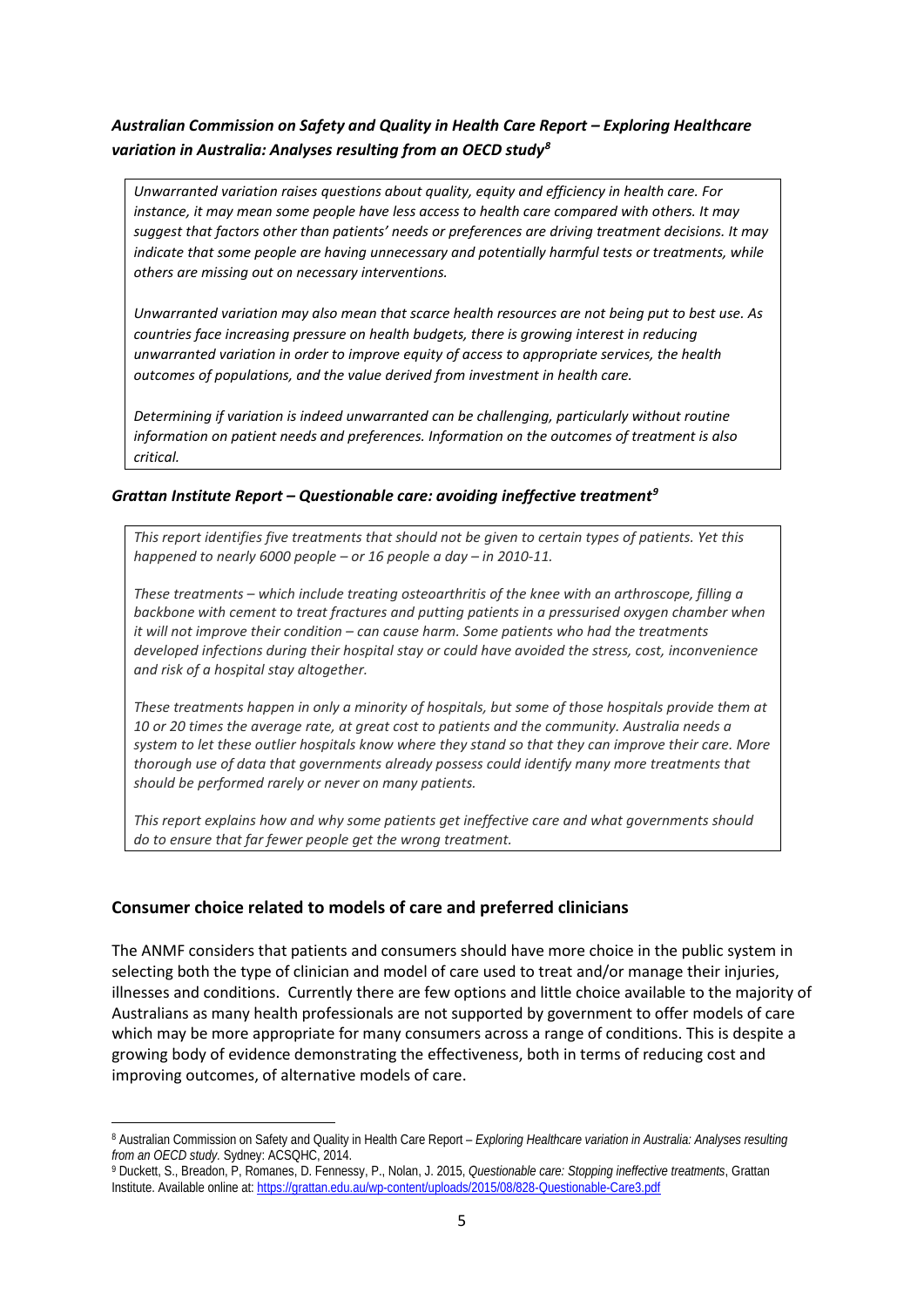Australia has a highly qualified and skilled nursing and midwifery workforce which is largely underutilised. Nurses are well placed to undertake individualised care planning, as they have the capacity to assess, plan, implement and evaluate the unique requirements of patients in primary care while working in collaboration with the multidisciplinary team using referral pathways.

However, nurses and midwives are currently denied opportunities to realise their full potential and provide maximum contribution to the health system. Opening these opportunities and undertaking appropriate workforce reform, particularly in primary care and transition care, will provide better service to more people much more cost effectively. This would involve, in particular, much better use of nurse practitioners and a significant expansion of nurse-led and midwife-led clinics.

Outlined below are several case studies from Australia and overseas, which demonstrate these effects.

# **NURSE/MIDWIFE-LED CLINICS**

The establishment of nurse/midwife-led clinics is expanding in Australia, however, it is occurring slowly and tends to be indicated and implemented where there are service gaps due to high demand and/or workforce shortages rather than as part of a broader health care strategy. This is despite a growing volume of research indicating that nurse/midwife-led clinics have been shown to improve patients' outcomes and facilitate timely access to specialist services.

The following benefits have been demonstrated:

**For patients:** patients have a shorter wait for their specialist outpatients appointments and have high levels of satisfaction with the care they receive in nurse-led clinics. This model of care can also facilitate earlier discharge of patients back to General Practice services.

**For nursing staff:** Increased job satisfaction potentially resulting in increased recruitment and retention due to advanced role.

**For medical staff:** Medical staff are able to concentrate on more complex patients.

**For the hospital:** Nurse-led clinics increase the efficiency of clinics, are cost effective and reduce waiting time in outpatients.

International research, from the UK, Europe and North America where nurse-led clinics are more widely used, has demonstrated not only the effectiveness of nurse-led clinics in terms of clinical outcomes but also in terms of reducing costs.

## **CASE STUDY – Nurse-led rheumatology clinic versus rheumatologist-led clinic**

*In Europe, one randomised controlled study compared the costs of rheumatology care between a nurse-led rheumatology clinic (NLC), based on person-centred care (PCC), versus a rheumatologist-led clinic (RLC), in monitoring of patients with Chronic Inflammatory Arthritis (CIA) undergoing biological therapy.*

*The researchers concluded that patients with CIA and low disease activity or in remission undergoing biological therapy can be monitored with a reduced resource use and at a lower annual cost by an NLC, based on PCC with no difference in clinical outcomes.*

*The results showed the total annual rheumatology care costs including fixed monitoring, variable monitoring, rehabilitation, specialist consultations, radiography, and pharmacological therapy, generated €14107.7 per patient in the NLC compared with €16274.9 in the RCL (p = 0.004), giving a €2167.2 (13 %) lower annual cost for the NLC and freeing resources.*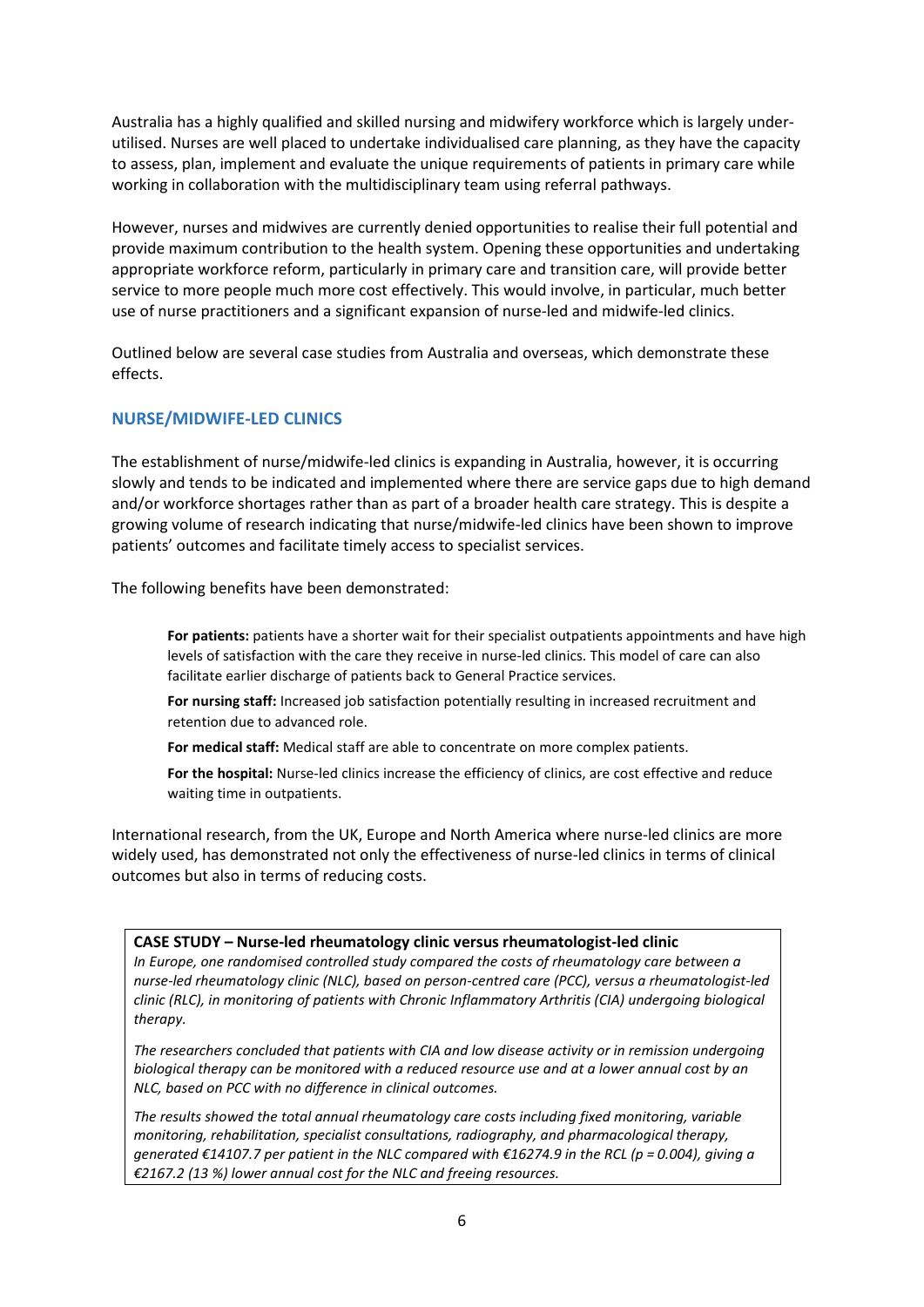The savings above were identified in a single clinic, related to just 97 patients.<sup>[10](#page-7-0)</sup> It is very clear that wider use of nurse-led clinics in Australia would lead to significant cost savings within the health system.

## **CASE STUDY - The Buurtzorg model**

*Buurtzorg Nederland was founded in 2006 by Jos de Blok and a small team of professional nurses who were dissatisfied with the delivery of health care by traditional home care organizations in the Netherlands. Together they decided to create a new model of patient-centred care focused on facilitating and maintaining independence and autonomy for the individual for as long as possible.*

*The model supports an empowered nurse-led team approach, as well as an empowered patient. The model encourages patients to participate with their Buurtzorg nurse in finding solutions to their home care needs, many of which can be found right in the community. What started as a team of 4 nurses in 2006, has grown to nearly 8,000 nurses in 2014, with teams in the Netherlands, Sweden, Japan and now, the United States. A 2010 Ernst & Young report documented savings of roughly 40 percent to the Dutch health care system, and a 2012 KPMG case study found:*

*"Essentially, the program empowers nurses (rather than nursing assistants or cleaners) to deliver all the care that patients need. And while this has meant higher costs per hour, the result has been fewer hours in total. Indeed, by changing the model of care, Buurtzorg has accomplished a 50 percent reduction in hours of care, improved quality of care and raised work satisfaction for their employees."*

## *The Buurtzorg Approach*

*Buurtzorg's highly qualified and well-trained licensed community nurse teams create positive and proactive solutions to provide compassionate, effective, holistic, quality care. This personalized attention and team approach allows individuals to stay in their homes and communities for as long as possible, avoiding more costly institutional care. Working closely with each individual patient, family members, primary care provider, and — as needed — other health care and community professionals, the Buurtzorg nurse works to design and implement the most appropriate and effective care plan based on an individual's needs. Buurtzorg's community-based nurse-led teams integrate the latest research and innovations with practical common sense, creating a simple design of community-based, patient-centred health care delivery.*

#### *What Distinguishes Buurtzorg from Other Home Care Organizations?*

*The team approach allows for the best solutions to promote independence and the quality of life, and allows nurses the autonomy to practice to their highest level of training. All Buurtzorg nurses are responsible for promoting and providing outstanding care. They focus not only on current needs, but also on preventing future problems. Nurses are supported by a simple and streamlined organization with modern IT technology to facilitate "real time" information that is directly connected to the care process and reduces administrative overhead.[11](#page-7-1)*

Nurse-led models of care, such as the Buurtzorg model, could and should be used throughout Australia.

<span id="page-7-0"></span> $\overline{a}$ <sup>10</sup> Larsson, I., Fridlund, B., Arvidsson, B., Teleman, A., Svedberg, P. and Bergman, S. (2015) Nurse-led rheumatology clinic versus rheumatologist-led clinic in monitoring of patients with chronic inflammatory arthritis undergoing biological therapy: a cost comparison study in a randomised controlled trial, *BMC Musculoskeletal Disorders*. Available online at: <http://bmcmusculoskeletdisord.biomedcentral.com/articles/10.1186/s12891-015-0817-6>

<span id="page-7-1"></span><sup>11</sup> Full information about the model is available at:<http://www.buurtzorgusa.org/>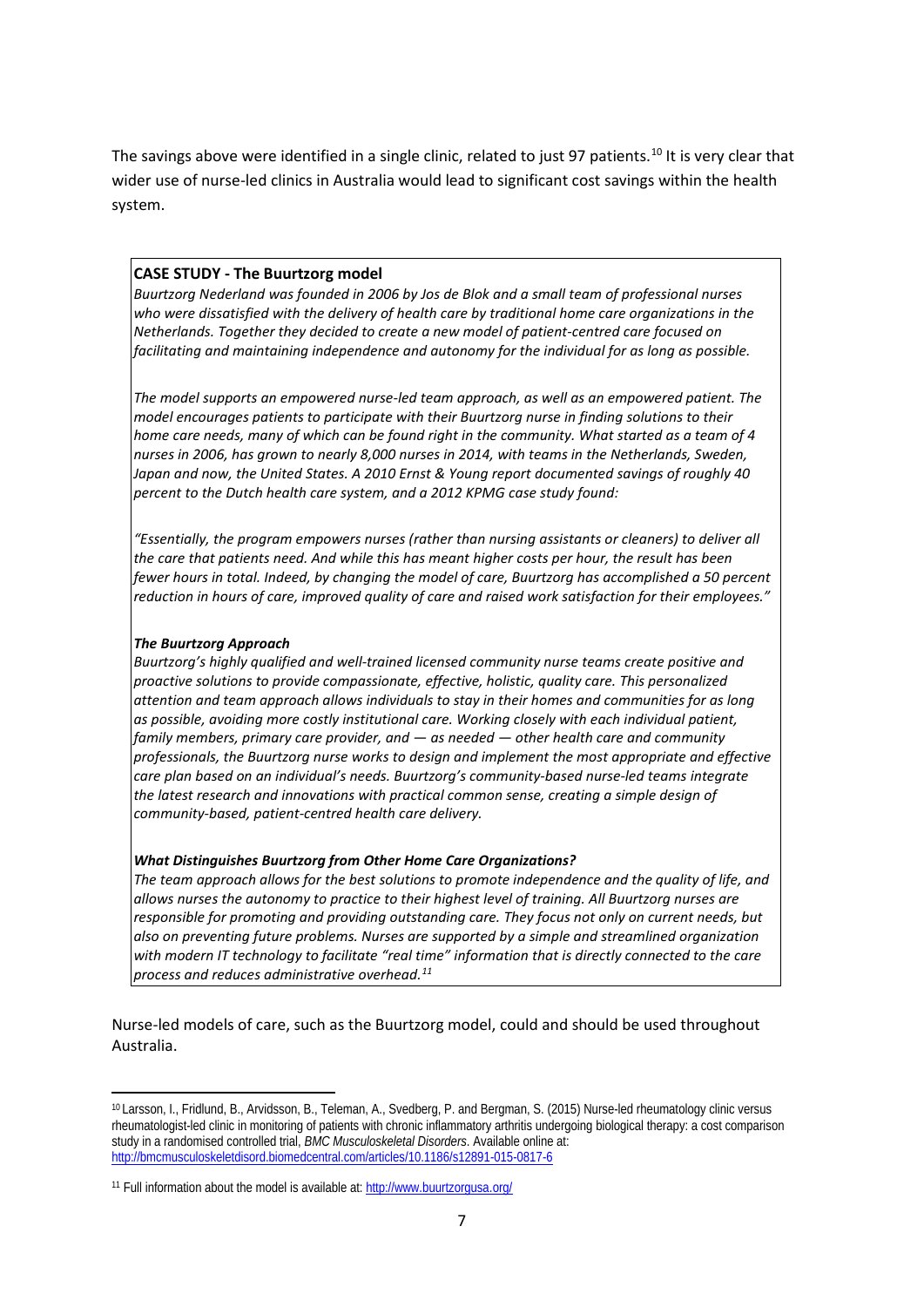## **NURSE PRACTITIONERS**

Australia has a highly qualified and skilled health workforce which is dramatically under-utilised, the most critical example of this relates to nurse practitioners (NP). The NP role is the most advanced clinical nursing role in Australia, with additional responsibilities for patient assessment, diagnosis and management, referral, medications prescribing, and the ordering and interpretation of diagnostic investigations.

However, despite this capacity, structural and other barriers, such as very limited access to the MBS and inadequate funding arrangements, prohibit many NPs from working to their full capacity and broader use of the role generally.

These barriers not only waste opportunities for better health outcomes but also contribute to increases in health costs because of unnecessary duplication.

For example, in some situations when a NP identifies the need for diagnostic imaging, a pathology test, or referral to an allied health professional, the provision of care is impeded and delayed as NPs are required to direct patients to an additional GP visit or spend patient-facing time undertaking administrative functions to contact GPs and request an order. If the NP can find no other alternative they may need to resort to sending the patient to the ED further contributing to overcrowding and access block.

This results in:

**.** 

- the precipitation of an otherwise avoidable MBS consultation item;
- delays in time to diagnosis and management which may lead to avoidable health complications for the patient;
- an avoidable administrative burden for NPs reducing their productivity; and
- a reduction in the time available for direct patient care.

This duplication occurs while opportunities for significant cost savings go unrealised. The following case studies present a small sample of the effectiveness of NPs. To realise the full benefits of NPs for the Australian health system, the barriers to their employment must be removed. The number of NPs in Australia needs to be increased ten-fold.

**CASE STUDY - An Evidence Check review brokered by the Sax Institute September 2009[12](#page-8-0)** *Hospital nurse practitioners – models, roles and scope of practice: a rapid review The research strongly supported the direction for NP utilisation within the area of critical care, anaesthetics, clinical procedures, minor surgery, and outpatient services.*

*• No appreciable difference was found between NPs and doctors in patient health outcomes. Patient satisfaction scores, in the majority of studies, were higher for NP care. Adherence to practice guidelines and appropriate medical record documentation was more reliable by NP than medical staff* 

*• Evidence of a positive economic impact by NP models, compared with doctors (routine care), was commonly demonstrated. Observed cost savings flowed from shorter hospital length of stay, reduced investigations and interventions, and reduced patient complication and (re)admission rates*

<span id="page-8-0"></span><sup>12</sup> Adams E, Schofield D. Hospital nurse practitioners – models, roles and scope of practice: an Evidence Check rapid review brokered by the Sax Institute (www.saxinstitute.org.au), 2009. Available online at[: https://www.saxinstitute.org.au/wp-content/uploads/Workforce](https://www.saxinstitute.org.au/wp-content/uploads/Workforce-productivity-nurse-practitioner-report1.pdf)[productivity-nurse-practitioner-report1.pdf](https://www.saxinstitute.org.au/wp-content/uploads/Workforce-productivity-nurse-practitioner-report1.pdf)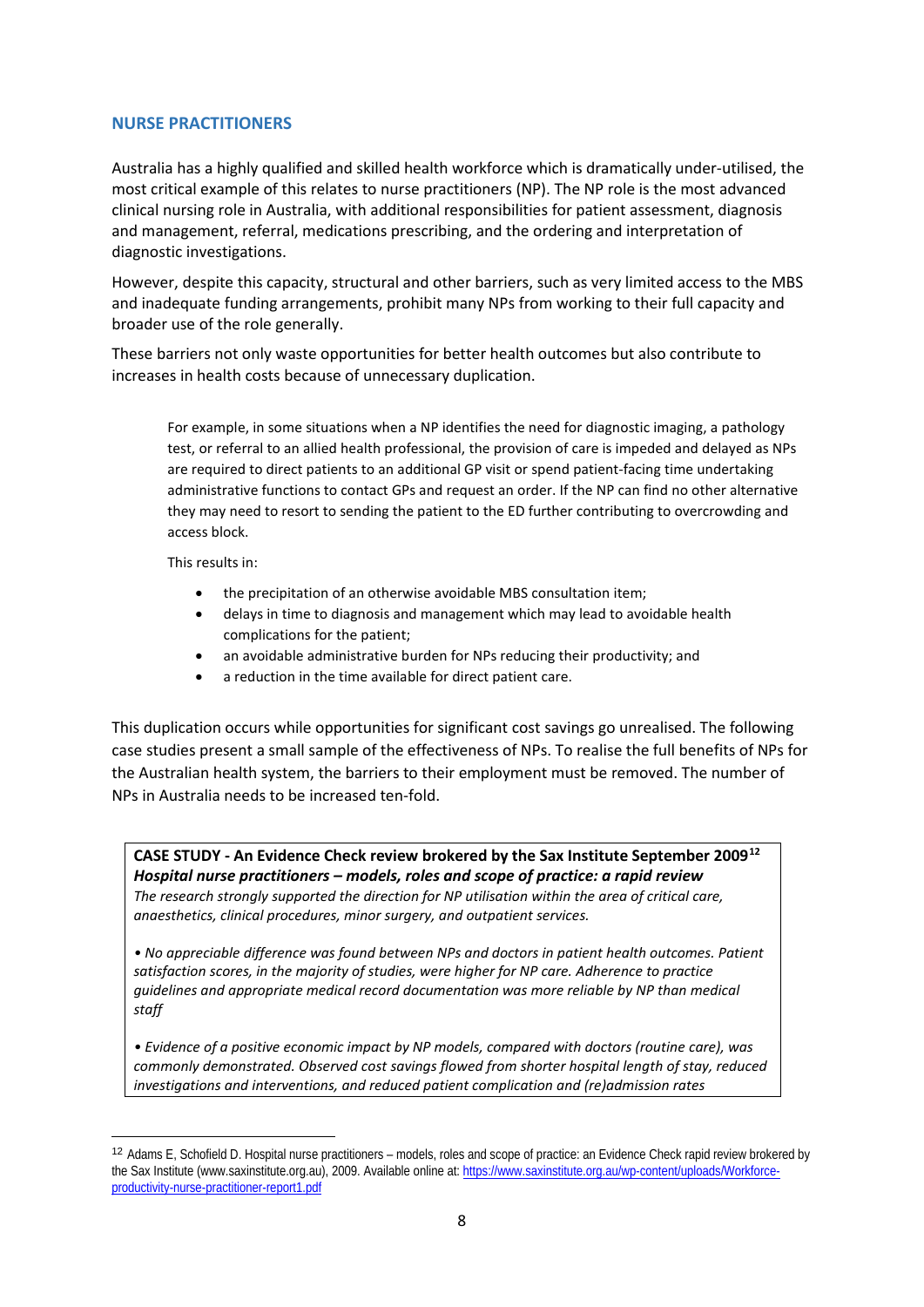#### **CASE STUDY – An aged care NP working in metropolitan Sydney.**

*The NP is employed full time Monday to Friday, with an aged care provider across 4 sites with 750 beds. The NP contributes to a specific program called RUTH (Reducing unplanned transfers to hospital).*

*In the past 12 months, the NP has provided direct care that has prevented 55 hospital transfers. This does not include all of the situations where hospital transfer was indirectly prevented due to prophylaxis or advanced care planning, just the situations where at the point of crisis hospital transfer was called for and avoided.*

*In order to understand the cost benefit of the NP role in hospital avoidance several calculations must be made, including the costs of ambulance transfer, ED visit, investigations, pathology tests and the cost of a hospital bed.* 

*Using conservative estimates of these costs averaged across the population of 55 aged care residents, and assuming that a transfer to hospital without admission would cost approximately \$2,000 and a transfer with admission (assuming the average length of stay for this population of 11 days) would cost approximately an extra \$6,000, savings can be calculated.* 

*Based on the assumption that half the residents prevented from being transferred to hospital would have been admitted, that is 27 occasions of transfer and admission at \$8,000, the cost savings equate to \$216,000. Assuming the remaining 28 occasions of transfer required non-admitted care in ED at \$2,000 per occasion, the cost savings equate to \$56,000 leading to a total of \$272,000 in savings.*

*The NP's wage is approximately \$110,000 per annum with an additional earnings of \$30,000 in the same 12 month period from billable items under Medicare. Using these gross calculations the net savings equate \$132,000.* 

*These are the savings created by one NP related to the 55 residents discussed. This does not take account of all the other activities performed by this NP in the normal course of her work.[13](#page-9-0)*

**CASE STUDY - Development of a Nurse Practitioner led Carpal Tunnel Syndrome clinic***[14](#page-9-1) This study aimed to examine how the role of nurse practitioner was implemented within a public hospital Department of Neurosurgery carpal tunnel syndrome clinic, a tertiary referral centre outpatient clinic. The study's findings inform practice describing the process of developing, implementing and the requirements to become a nurse practitioner role within a public hospital's Department of Neurosurgery within Australia. The study concludes that the introduction of a nurse practitioner role within the Department of Neurosurgery resulted in more timely access and cost effective care for patients referred to this specialised service.* 

*As more NPs are endorsed throughout Australia further opportunities for innovative models of acute and ambulatory care will be delivered. The implementation of a NP led CTS clinic at Austin Health has shown to be a successful means of reducing clinic waiting times, whilst maximising available funding and possibly increasing patient satisfaction. An additional indirect benefit of the service included a 73% increase in surgical output for CTR and the associated income for the hospital. This study shows that NP led clinics are a valuable adjunct to the provision of medical care, and represent a feasible model to help ease the burden of busy hospital outpatient clinics.*

<span id="page-9-1"></span><span id="page-9-0"></span><sup>&</sup>lt;sup>13</sup> Detailed analysis of the economic value of nurse practitioners in Australia can be found at: [https://acnp.org.au/sites/default/files/docs/final\\_report\\_value\\_of\\_community\\_nps\\_1.pdf](https://acnp.org.au/sites/default/files/docs/final_report_value_of_community_nps_1.pdf) <sup>14</sup> Full study available at[: http://www.ajan.com.au/Vol32/Issue3/5Scanlon.pdf](http://www.ajan.com.au/Vol32/Issue3/5Scanlon.pdf)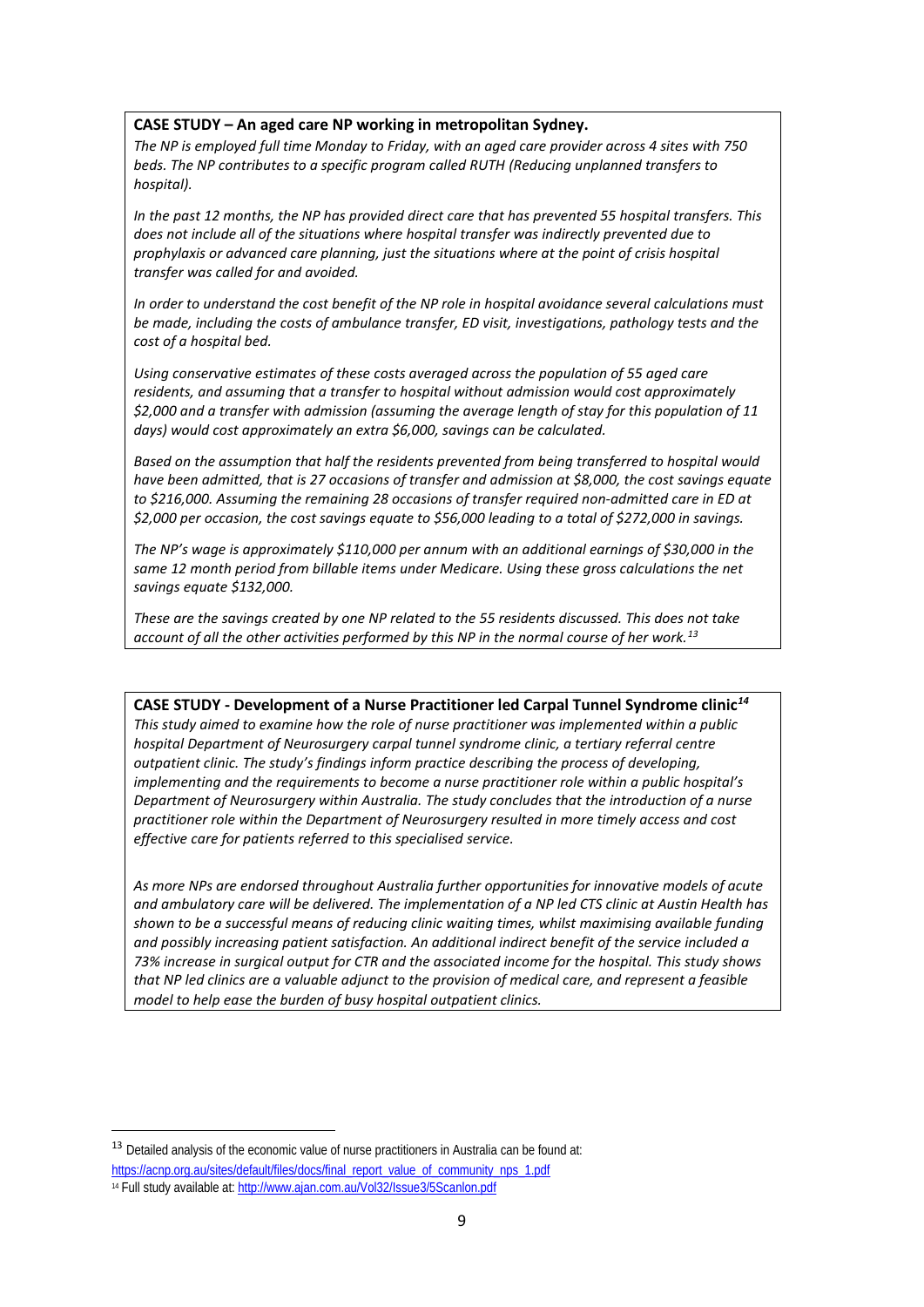## **Rural and remote areas**

In many rural and remote locations, there is only access to public health care services due to limited or no other providers. Many of the healthcare providers in these location are nurses and midwives. Therefore, nurse-led health care is an essential component of health care delivery in these areas.

Better choice could be provided to patients in regional or remote areas through different models of care especially nurse practitioner led models.

# **CASE STUDY - Evaluation of a pilot of nurse practitioner led, GP supported rural palliative care provision[15](#page-10-0)**

#### *Background*

*Providing end of life care in rural areas is challenging. This study evaluated in a pilot whether nurse practitioner (NP)-led care, including clinical care plans negotiated with involved health professionals including the general practitioner(GP), ± patient and/or carer, through a single multidisciplinary case conference (SMCC), could influence patient and health system outcomes.*

#### *Methods*

*Setting – Australian rural district 50 kilometres from the nearest specialist palliative care service. Participants: Adults nearing the end of life from any cause, life expectancy several months. Intervention- NP led assessment, then SMCC as soon as possible after referral. A clinical care plan recorded management plans for current and anticipated problems and who was responsible for each action. Eligible patients had baseline, 1 and 3 month patient-reported assessment of function, quality of life, depression and carer stress, and a clinical record audit. Interviews with key service providers assessed the utility and feasibility of the service.*

#### *Results*

*Sixty-two patients were referred to the service, forty from the specialist service. Many patients required immediate treatment, prior to both the planned baseline assessment and the planned SMCC (therefore ineligible for enrolment). Only six patients were assessed per protocol, so we amended the protocol. There were 23 case conferences. Reasons for not conducting the case conference included the patient approaching death, or assessed as not having immediate problems. Pain (25 %) and depression (23 %) were the most common symptoms discussed in the case conferences. Ten new advance care plans were initiated, with most patients already having one. The NP or RN made 101 follow-up visits, 169 phone calls, and made 17 referrals to other health professionals. The NP prescribed 24 new medications and altered the dose in nine. There were 14 hospitalisations in the time frame of the project. Participants were satisfied with the service, but the service cost exceeded income from national health insurance alone.*

#### *Conclusions*

*NP-coordinated, GP supported care resulted in prompt initiation of treatment, good follow up, and a care plan where all professionals had named responsibilities. NP coordinated palliative care appears to enable more integrated care and may be effective in reducing hospitalisations.*

<span id="page-10-0"></span> <sup>15</sup> [Mitchell GK,](https://www.ncbi.nlm.nih.gov/pubmed/?term=Mitchell%20GK%5BAuthor%5D&cauthor=true&cauthor_uid=27829425) [Senior HE,](https://www.ncbi.nlm.nih.gov/pubmed/?term=Senior%20HE%5BAuthor%5D&cauthor=true&cauthor_uid=27829425) [Bibo MP,](https://www.ncbi.nlm.nih.gov/pubmed/?term=Bibo%20MP%5BAuthor%5D&cauthor=true&cauthor_uid=27829425) [Makoni B,](https://www.ncbi.nlm.nih.gov/pubmed/?term=Makoni%20B%5BAuthor%5D&cauthor=true&cauthor_uid=27829425) [Young SN,](https://www.ncbi.nlm.nih.gov/pubmed/?term=Young%20SN%5BAuthor%5D&cauthor=true&cauthor_uid=27829425) [Rosenberg JP](https://www.ncbi.nlm.nih.gov/pubmed/?term=Rosenberg%20JP%5BAuthor%5D&cauthor=true&cauthor_uid=27829425) and [Yates P.](https://www.ncbi.nlm.nih.gov/pubmed/?term=Yates%20P%5BAuthor%5D&cauthor=true&cauthor_uid=27829425) (2016) Evaluation of a pilot of nurse practitioner led, GP supported rural palliative care provision, *BMC Palliative Care,* Available online at[: https://www.ncbi.nlm.nih.gov/pubmed/27829425](https://www.ncbi.nlm.nih.gov/pubmed/27829425)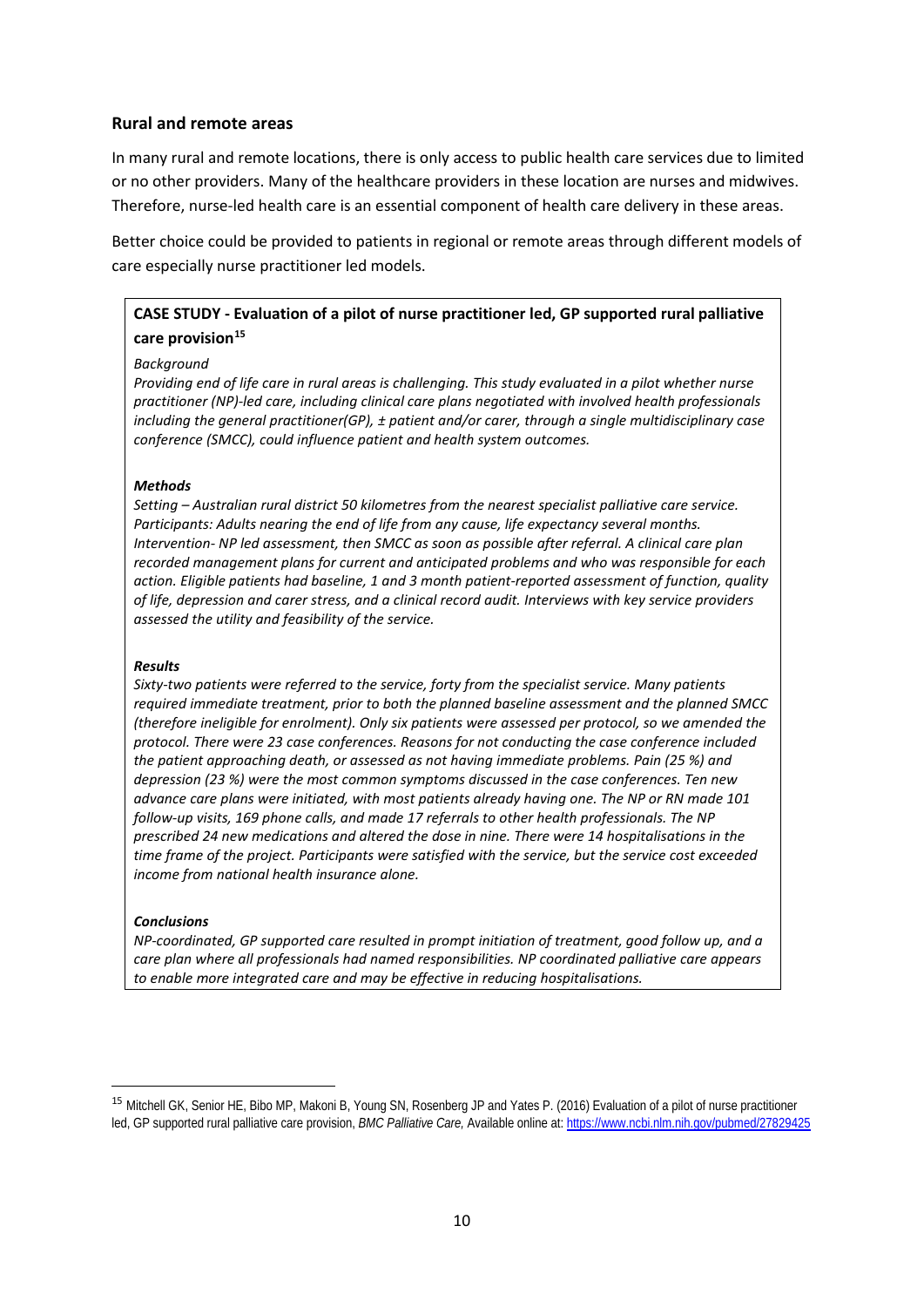In addition to the models outlined above, significant efficiencies can be achieved for public hospitals through implementation of nurse-to-patient and midwife-to-patient ratios.

# **NURSE-TO-PATIENT RATIOS/MANDATED STAFFING**

Nursing is fundamental in the delivery of safe, high quality, affordable health services. Mandating nurse-to-patient ratios guarantee a level of staffing, which will reduce costly adverse events, decrease unwarranted service variation and improve patient outcomes. Ratios provide patients with more direct nursing care while minimising the likelihood of individual harm, extended lengths of stay and/or unplanned readmissions. For health services, ratios offer the opportunity to implement a direct care staffing methodology that is evidence-based, easily comparable and delivers improvements in the safety, quality and cost of healthcare. Investing in nurse-to-patient ratios and endorsed skill mix levels aligns with the safety and quality agenda and is a clear win for those who use, provide and fund healthcare.

A growing body of national and international research and evidence clearly demonstrates the benefits gained from the implementation of safe mandated minimum nurse and midwife staffing. It also clearly demonstrates that inadequate nurse and midwife staffing leads to an increase in negative outcomes for patients, which results in increased health care costs.

*Analysis of the implementation of nurse-to-patient ratios in the US found if nurse-to-patient ratios of 1:4 were implemented nationally, 72,000 lives could potentially be saved each year. The researchers found that when nurses saved patients from pneumonia, they saved US\$4,000-US\$5,000 a day. When nurses prevented an adverse drug event, they saved US\$1,520 a day.* 

*Research has demonstrated that the costs of additional nurse staffing is justified when the costs of adverse events are calculated. It has shown that while increasing nurse staffing by one registered nurse hour per patient day (HPPD) added US\$659 to the "cost per case", each additional adverse event increased the cost per case by US\$1,029 for medical patients, and US\$903 for surgical patients. Costs varied according to the type of adverse event, with urinary tract infections associated with a US\$1,005 increase per case, and pressure ulcers even more expensive at US\$2,384 per case.[16](#page-11-0)*

In Australia, a Queensland Parliamentary Committee reviewed the evidence of the efficiency and effectiveness of nurse-to-patient ratios prior to passing legislation mandating ratios in Queensland's public hospitals. The review concluded that:

*The evidence strongly supports that safe nurse-to-patient ratios lead to significant improvements in patient outcomes. Evidence also indicates that appropriate staffing numbers benefits the nursing workforce by reducing work-related injuries, absenteeism and turnover and increasing job satisfaction. Government Members also noted the significant evidence of economic benefits, in addition to improved patient outcomes, achieved through the implementation of a safe nurse-to-patient ratio.*

<span id="page-11-0"></span> <sup>16</sup> More detailed analysis of the cost benefits of nurse to patient ratios can be found at:

<http://www.nswnma.asn.au/wp-content/uploads/2013/07/Benefit-of-more-nurses-booklet.pdf>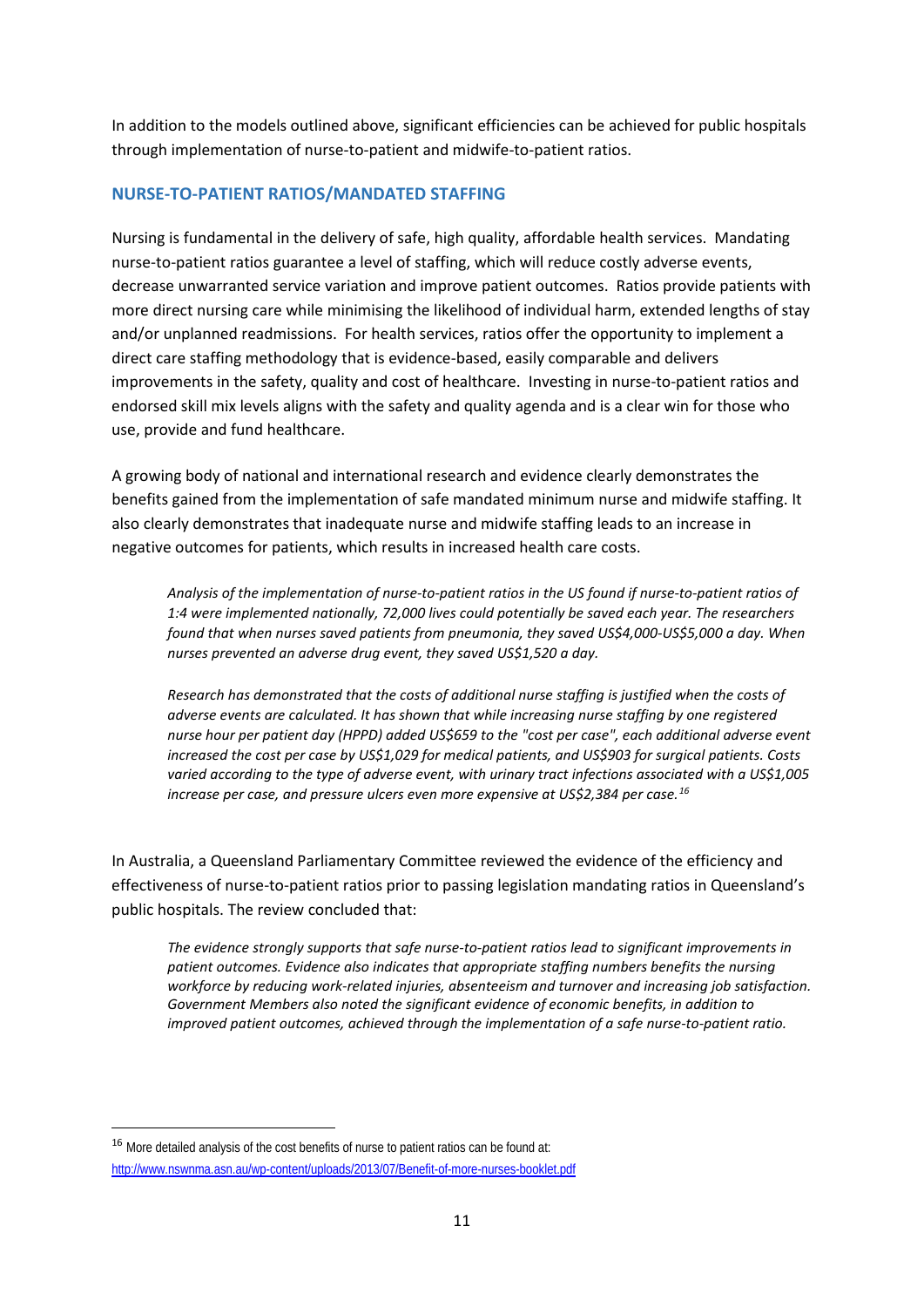A detailed examination of the benefits of nurse-to-patient ratios in terms of improving patient outcomes and cost effectiveness is outlined in the Committee's full report.<sup>[17](#page-12-0)</sup>

# **Information patients should have to make informed choices about public hospital services**

The ANMF considers that patients should have access to information regarding nurse and midwife staffing levels and patient health outcomes at all public hospital facilities. This should form part of the mandatory public reporting requirements for public hospitals.

Measurement and reporting of patient health outcomes can be achieved by developing minimum data sets aligned with the area of chronicity/model of care/clinical discipline. Measuring and reporting these outcomes is critical to assessing whether clinicians and the models of care used are actually improving the health of patients. It also provides evidence of the contribution of nonmedically led models of care to inform future investments in health (e.g. nurse-led and nursingbased services).

There are 7 states in the USA that publically report nurse staffing levels – based on legislation. Currently there is no federal legislation in the USA however a Registered Nurse Safe Staffing Bill was introduced in 2015. A review of the 7 states has shown a diverse range of ways to publicly report this nurse staffing level however there are a number of crossover points such as providing an overall view, quality measures, safety measures, satisfaction measures, speciality services performance and staffing/beds.<sup>[18](#page-12-1)</sup> These factors should be included in public reporting to support the overall argument for patient safety and the delivery of high quality healthcare.

Consumers of health care should have the right to choose public hospitals and services which demonstrate safe staffing levels and good patient outcomes. Including these factors in mandatory public reporting could also provide public hospitals with incentives to meet benchmarks for improved health outcomes overall.

# **Improved technology**

Another consideration for improving efficiency in public hospitals is through better use of technology.

Technology can better support connections between primary and hospital care by:

- Creating an open infrastructure that allows multiple providers to connect to the same health information
- Improving the timely access to patient information for all clinical disciplines
- Permitting patients to access their own information to promote selfmanagement and empowerment.

<span id="page-12-0"></span><sup>&</sup>lt;sup>17</sup> Health, Communities, Disability Services and Domestic and Family Violence Prevention Committee April 2016, Hospital and Health Boards (Safe Nurse-to-Patient and Midwife to-Patient Ratios) Amendment Bill 2015, *Report No. 18*. Available online at: <http://www.parliament.qld.gov.au/Documents/TableOffice/TabledPapers/2016/5516T587.pdf>

<span id="page-12-1"></span><sup>&</sup>lt;sup>18</sup> Further details of this review can be provided on request.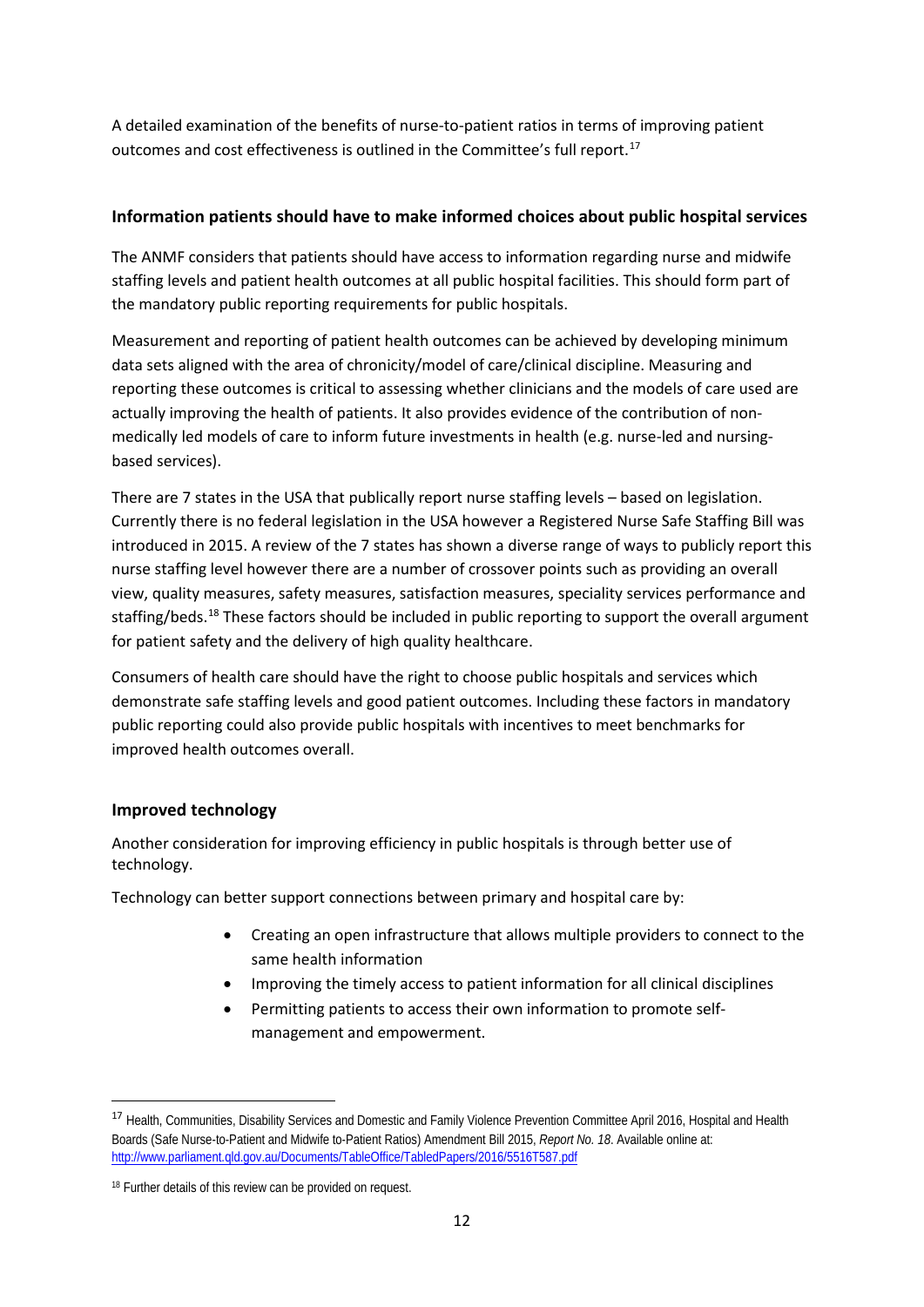Technology can be used to improve patient outcomes remotely by:

- Supporting the patient to actively participate in self-management
- Supporting the delivery of team-based services across the health care continuum
- Amalgamating with financial incentives to drive users to adopt best practice care and wellness management process for patients
- Monitoring and reporting trends in patient outcomes for the purposes of continual quality improvement.

It is also clear that optimising technology enablers is vital. The enablers needed to support the increase use of technology to improve team-based care include:

- Access to basic infrastructure, reliable equipment and services (e.g. internet)
- No or low set up and ongoing costs for patients and the providers
- Education, training and support services for patients and providers
- Systems which are compatible and accessible by multiple providers (e.g. pathology and radiology, primary and tertiary health providers)
- Processes that promote and deliver patient privacy
- Development of change management plans for patients and providers
- Strategies for those patients unable to use technology (e.g. older persons, patients experiencing mental health condition and those experiencing disabilities).

# **END-OF-LIFE CARE**

1

This submission supports the comments and evidence provided by the Queensland Nurses' Union (ANMF Queensland Branch) in its submission to the Inquiry<sup>[19](#page-13-0)</sup> with regard to: ways to improve the implementation of choice in end-of-life care, quality of care – quality of life, the role of nursing in this highly specialised area, the need for improved palliative care and nurse and carer staffing in aged care and the need for strengthened accountability for public funding in aged care.

<span id="page-13-0"></span><sup>19</sup> Queensland Nurses' Union, 2017, Submission to the Productivity Commission, Reforms to human services, pp. 4-15.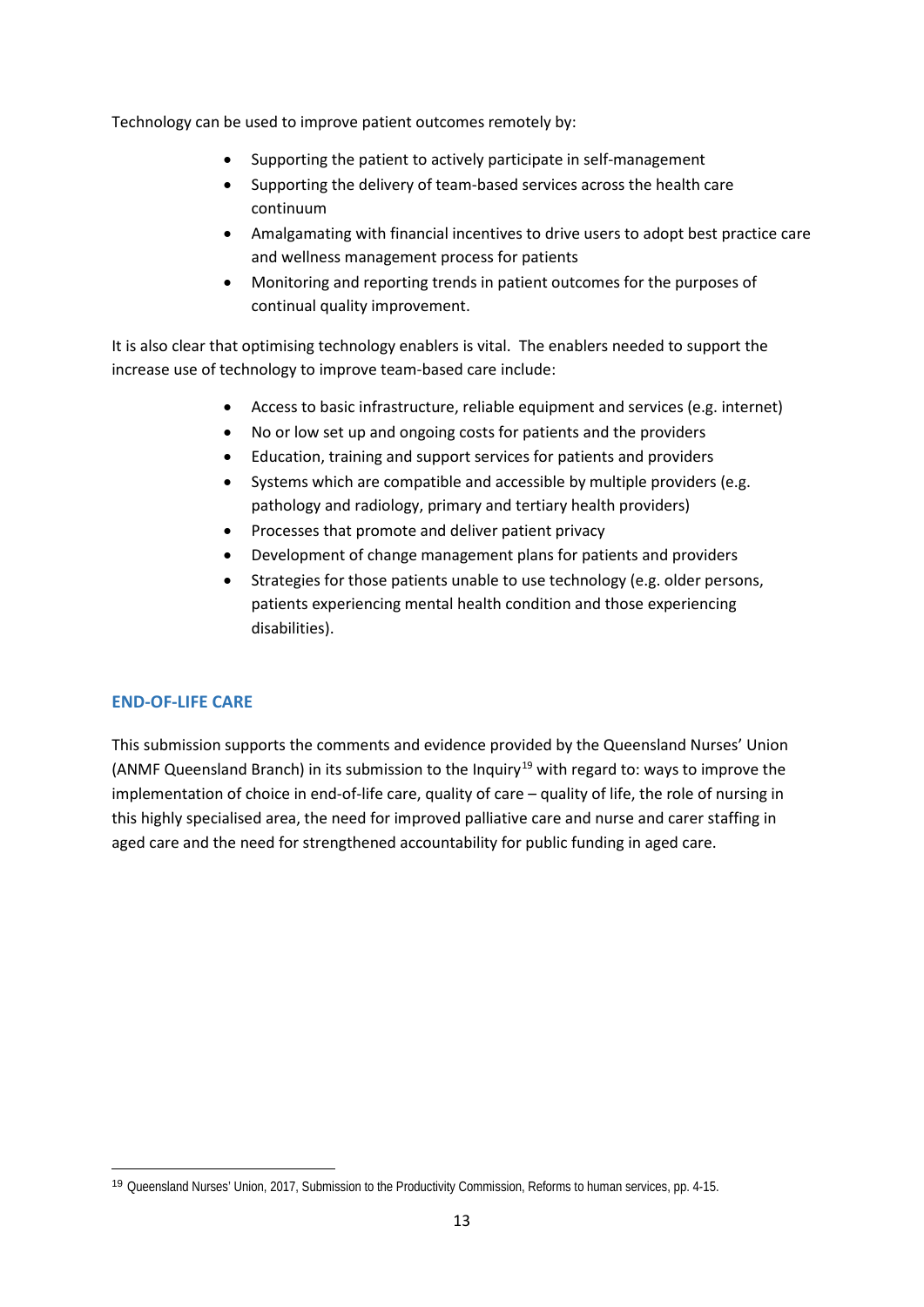# **FURTHER RECOMMENDATIONS – ALTERNATIVE POLICY/ALTERNATIVE FUNDING**

A list of further recommendations for health savings is provided below. Detailed information about these recommendations can be provided if required. However, substantial detail and analysis has been provided by many health experts and health groups to the Federal Government over the last two years. It appears though, that the Government remains unwilling to recognise or act on this advice.

## Restore and implement constructive Partnership Agreement

- Need to return to funding models that recognise growth and use incentives to encourage efficiency.
- Restore National Health Partnerships Agreement, which crucially aligned interests of states and the Commonwealth, thereby addressing cost-shifting.
- Implement policy incentives which focus on improvements to safety.
- Move from a volume-based to a value-based health care system to assist health care providers to refocus on delivering health outcomes rather than meeting activity targets.
	- o Value-based systems promote increasing the value for patients in terms of the number of health outcomes achieved as opposed to the number of visits made and prioritise achieving and maintaining good health as a mitigation strategy to the more costly care associated with poor health.

## Increase access to primary care and prevention

- Increase incentives to encourage changes in both health provider behaviour and individual behaviour.
- Investigate better and more efficient ways to fund and manage chronic conditions, e.g. blended payment models.
- Establish funding arrangements which support the use of a wider range of health professionals in chronic and complex care.

# Protect the universality of Medicare

- Ensure that Medicare remains as Australia's universal health insurance scheme (the most efficient insurance scheme), and does not become reduced to a 'safety-net'.
- Contain the role of the private sector and the private health insurance industry as a complement to the public health system.
- Prevent inappropriate and unnecessary expansion of the private sector and the private health industry, e.g. ensure that PHI companies are restricted from operating in primary care. Allowing PHI companies into this domain will increase inequity and reduce efficiency.

# Cut pharmaceutical prices

• Renegotiate the pricing agreement between the Government and the drug companies, with changes that would cut wasteful spending by at least \$1.3 billion a year